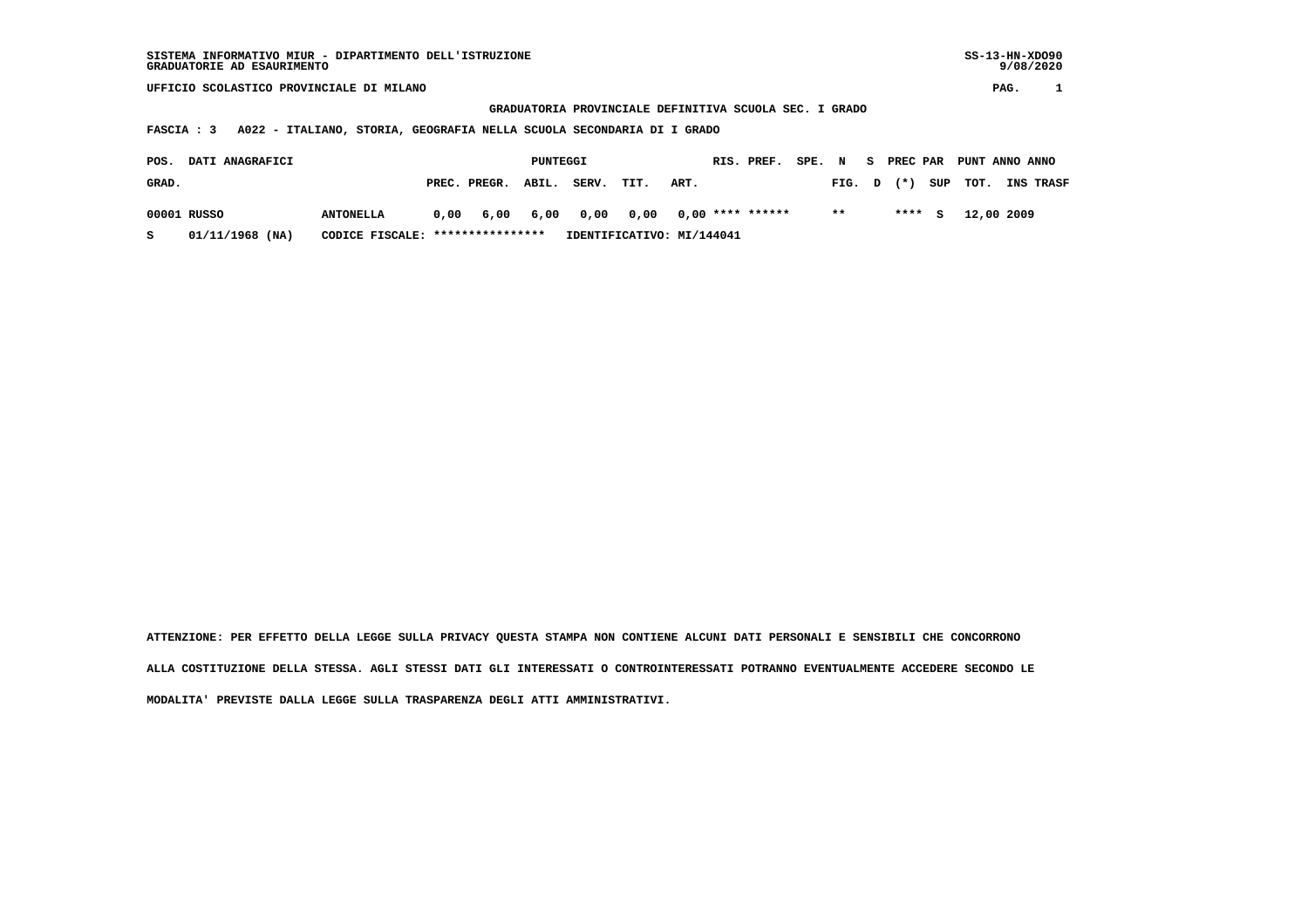| SISTEMA INFORMATIVO MIUR - DIPARTIMENTO DELL'ISTRUZIONE | $SS-13-HN-XDO90$ |
|---------------------------------------------------------|------------------|
| GRADUATORIE AD ESAURIMENTO                              | 9/08/2020        |
|                                                         |                  |

 **UFFICIO SCOLASTICO PROVINCIALE DI MILANO PAG. 2**

 **GRADUATORIA PROVINCIALE DEFINITIVA SCUOLA SEC. I GRADO**

 **FASCIA : 3 A030 - MUSICA NELLA SCUOLA SECONDARIA DI I GRADO**

| <b>DATI ANAGRAFICI</b><br>POS.<br>PUNTEGGI |                 |                                  |      |                    |  | RIS. PREF.                | SPE. N                |      | S PREC PAR | PUNT ANNO ANNO |        |          |                |                  |
|--------------------------------------------|-----------------|----------------------------------|------|--------------------|--|---------------------------|-----------------------|------|------------|----------------|--------|----------|----------------|------------------|
| GRAD.                                      |                 |                                  |      | PREC. PREGR. ABIL. |  | SERV.                     | TIT.                  | ART. |            |                | FIG. D |          | $(*)$ SUP TOT. | <b>INS TRASF</b> |
|                                            | 00001 ALCAMO    | MARIA                            | 0.00 |                    |  | 0,00 6,00 0,00            | 0,00 0,00 **** ****** |      |            |                | $* *$  | X **** S |                | 6,00 2014 2014   |
| s                                          | 02/01/1978 (TP) | CODICE FISCALE: **************** |      |                    |  | IDENTIFICATIVO: MI/190959 |                       |      |            |                |        |          |                |                  |

 **ATTENZIONE: PER EFFETTO DELLA LEGGE SULLA PRIVACY QUESTA STAMPA NON CONTIENE ALCUNI DATI PERSONALI E SENSIBILI CHE CONCORRONO ALLA COSTITUZIONE DELLA STESSA. AGLI STESSI DATI GLI INTERESSATI O CONTROINTERESSATI POTRANNO EVENTUALMENTE ACCEDERE SECONDO LE MODALITA' PREVISTE DALLA LEGGE SULLA TRASPARENZA DEGLI ATTI AMMINISTRATIVI.**